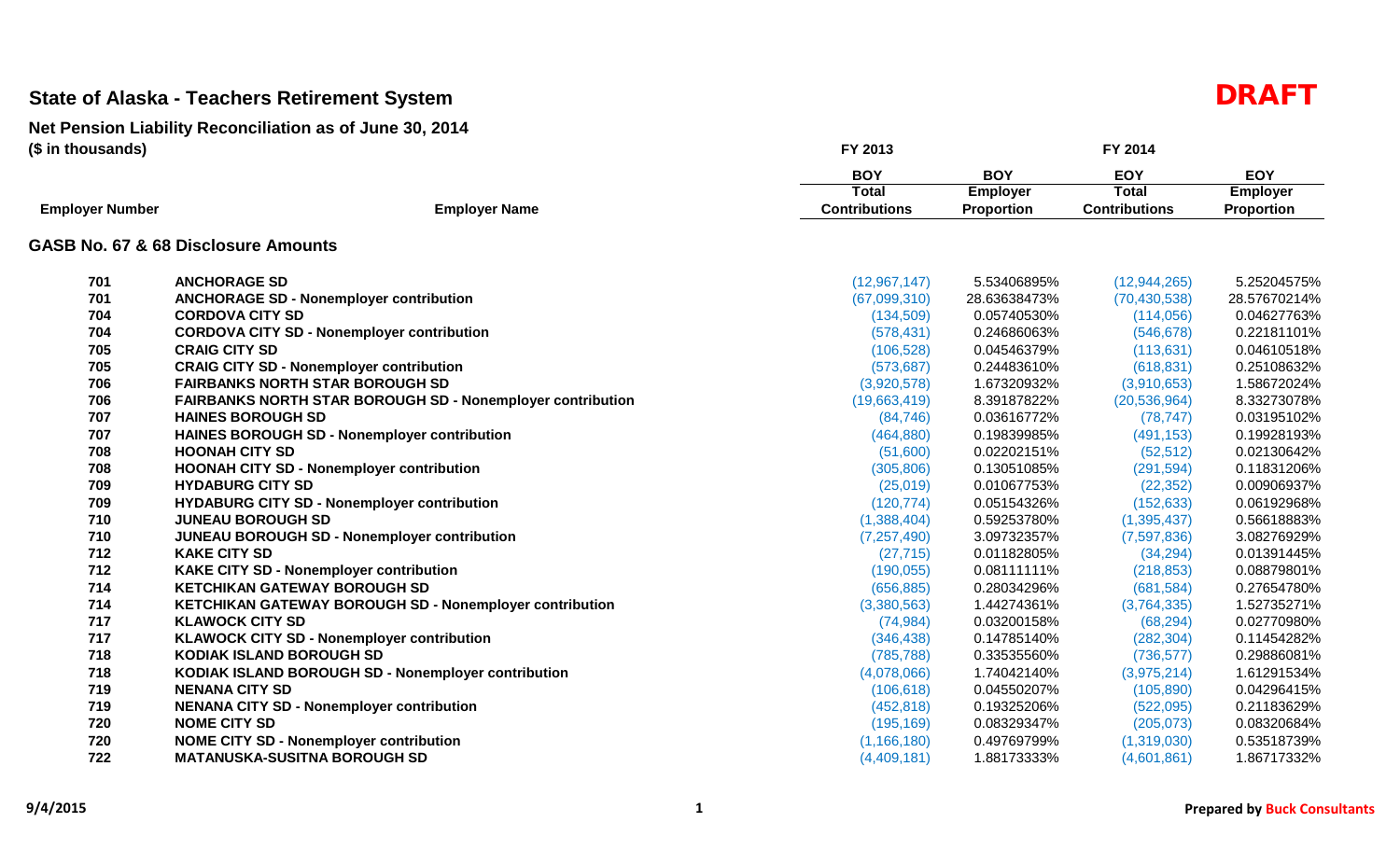|                        |                                                               | <b>BOY</b>           | <b>BOY</b>        | <b>EOY</b>           | <b>EOY</b>        |
|------------------------|---------------------------------------------------------------|----------------------|-------------------|----------------------|-------------------|
|                        |                                                               | Total                | <b>Employer</b>   | <b>Total</b>         | <b>Employer</b>   |
| <b>Employer Number</b> | <b>Employer Name</b>                                          | <b>Contributions</b> | <b>Proportion</b> | <b>Contributions</b> | <b>Proportion</b> |
|                        | GASB No. 67 & 68 Disclosure Amounts                           |                      |                   |                      |                   |
| 722                    | MATANUSKA-SUSITNA BOROUGH SD - Nonemployer contribution       | (22, 206, 906)       | 9.47737771%       | (24, 300, 325)       | 9.85968821%       |
| 723                    | <b>PELICAN CITY SD</b>                                        | (3,982)              | 0.00169926%       | (3,590)              | 0.00145642%       |
| 723                    | PELICAN CITY SD - Nonemployer contribution                    | (15, 714)            | 0.00670623%       | (17, 258)            | 0.00700228%       |
| 724                    | PETERSBURG CITY SD                                            | (169, 338)           | 0.07226946%       | (180, 275)           | 0.07314517%       |
| 724                    | PETERSBURG CITY SD - Nonemployer contribution                 | (801, 859)           | 0.34221430%       | (887, 829)           | 0.36023030%       |
| 727                    | <b>SITKA BOROUGH SD</b>                                       | (473, 075)           | 0.20189710%       | (484, 459)           | 0.19656592%       |
| 727                    | SITKA BOROUGH SD - Nonemployer contribution                   | (2,293,016)          | 0.97860445%       | (2,495,254)          | 1.01243210%       |
| 728                    | <b>SKAGWAY CITY SD</b>                                        | (36, 944)            | 0.01576662%       | (34, 127)            | 0.01384670%       |
| 728                    | <b>SKAGWAY CITY SD - Nonemployer contribution</b>             | (169, 958)           | 0.07253389%       | (199, 834)           | 0.08108117%       |
| 729                    | <b>UNALASKA CITY SD</b>                                       | (127, 901)           | 0.05458490%       | (133, 745)           | 0.05426620%       |
| 729                    | <b>UNALASKA CITY SD - Nonemployer contribution</b>            | (711, 525)           | 0.30366186%       | (791, 203)           | 0.32102504%       |
| 730                    | <b>VALDEZ CITY SD</b>                                         | (261, 915)           | 0.11177895%       | (275, 479)           | 0.11177366%       |
| 730                    | <b>VALDEZ CITY SD - Nonemployer contribution</b>              | (1,252,123)          | 0.53437625%       | (1,242,426)          | 0.50410579%       |
| 731                    | <b>WRANGELL PUBLIC SD</b>                                     | (99, 331)            | 0.04239201%       | (104, 692)           | 0.04247796%       |
| 731                    | <b>WRANGELL PUBLIC SD - Nonemployer contribution</b>          | (511, 880)           | 0.21845803%       | (552, 472)           | 0.22416180%       |
| 732                    | YAKUTAT SD                                                    | (45,660)             | 0.01948659%       | (47, 318)            | 0.01919895%       |
| 732                    | YAKUTAT SD - Nonemployer contribution                         | (221, 723)           | 0.09462592%       | (175, 842)           | 0.07134685%       |
| 733                    | <b>UNIVERSITY OF ALASKA</b>                                   | (2,390,342)          | 1.02014105%       | (2,385,215)          | 0.96778434%       |
| 733                    | UNIVERSITY OF ALASKA - Nonemployer contribution               | (10, 555, 728)       | 4.50493297%       | (10, 830, 389)       | 4.39435539%       |
| 735                    | <b>GALENA CITY SD</b>                                         | (260, 063)           | 0.11098868%       | (287, 317)           | 0.11657675%       |
| 735                    | <b>GALENA CITY SD - Nonemployer contribution</b>              | (1, 115, 411)        | 0.47603075%       | (1,346,871)          | 0.54648356%       |
| 736                    | <b>NORTH SLOPE BOROUGH SD</b>                                 | (676, 595)           | 0.28875480%       | (674, 450)           | 0.27365328%       |
| 736                    | <b>NORTH SLOPE BOROUGH SD - Nonemployer contribution</b>      | (3,897,030)          | 1.66315927%       | (4,599,674)          | 1.86628602%       |
| 737                    | <b>STATE OF ALASKA</b>                                        | (325, 512)           | 0.13892088%       | (331,040)            | 0.13431733%       |
| 737                    | <b>STATE OF ALASKA - Nonemployer contribution</b>             | (1,509,849)          | 0.64436770%       | (1,619,848)          | 0.65724211%       |
| 742                    | <b>BRISTOL BAY BOROUGH SD</b>                                 | (34, 752)            | 0.01483118%       | (27, 877)            | 0.01131075%       |
| 742                    | <b>BRISTOL BAY BOROUGH SD - Nonemployer contribution</b>      | (247, 040)           | 0.10543083%       | (213, 379)           | 0.08657710%       |
| 743                    | SOUTHEAST REGIONAL RESOURCE CENTER                            | (27, 895)            | 0.01190497%       | (22, 918)            | 0.00929895%       |
| 743                    | SOUTHEAST REGIONAL RESOURCE CENTER - Nonemployer contribution | (166, 232)           | 0.07094406%       | (163, 619)           | 0.06638723%       |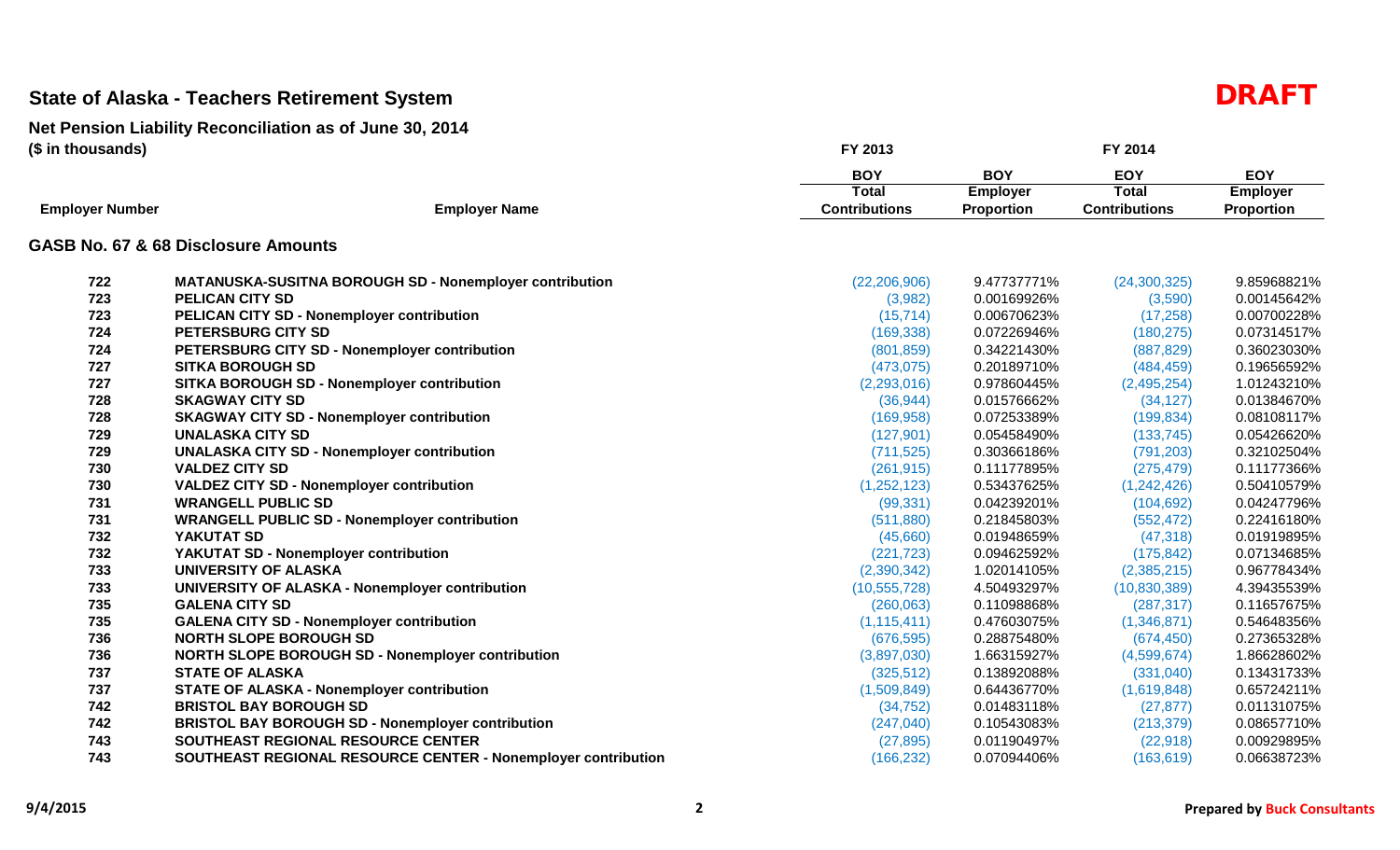|                        |                                                               | <b>BOY</b>           | <b>BOY</b>        | <b>EOY</b>           | <b>EOY</b>      |
|------------------------|---------------------------------------------------------------|----------------------|-------------------|----------------------|-----------------|
|                        |                                                               | Total                | <b>Employer</b>   | <b>Total</b>         | <b>Employer</b> |
| <b>Employer Number</b> | <b>Employer Name</b>                                          | <b>Contributions</b> | <b>Proportion</b> | <b>Contributions</b> | Proportion      |
|                        | GASB No. 67 & 68 Disclosure Amounts                           |                      |                   |                      |                 |
| 744                    | <b>DILLINGHAM CITY SD</b>                                     | (178, 455)           | 0.07616050%       | (173, 274)           | 0.07030478%     |
| 744                    | <b>DILLINGHAM CITY SD - Nonemployer contribution</b>          | (1,010,041)          | 0.43106129%       | (1,099,149)          | 0.44597214%     |
| 746                    | <b>KENAI PENINSULA BOROUGH SD</b>                             | (2,417,500)          | 1.03173120%       | (2,496,328)          | 1.01286765%     |
| 746                    | <b>KENAI PENINSULA BOROUGH SD - Nonemployer contribution</b>  | (12, 923, 553)       | 5.51546405%       | (13,881,170)         | 5.63218843%     |
| 748                    | <b>SAINT MARY'S SD</b>                                        | (46, 616)            | 0.01989442%       | (50, 155)            | 0.02035023%     |
| 748                    | <b>SAINT MARY'S SD - Nonemployer contribution</b>             | (271, 017)           | 0.11566364%       | (303, 981)           | 0.12333820%     |
| 751                    | <b>NORTHWEST ARCTIC BOROUGH SD</b>                            | (577, 279)           | 0.24636889%       | (590, 283)           | 0.23950323%     |
| 751                    | <b>NORTHWEST ARCTIC BOROUGH SD - Nonemployer contribution</b> | (3,733,210)          | 1.59324483%       | (4,071,796)          | 1.65210288%     |
| 752                    | <b>BERING STRAIT SD</b>                                       | (626, 718)           | 0.26746825%       | (598, 505)           | 0.24283908%     |
| 752                    | <b>BERING STRAIT SD - Nonemployer contribution</b>            | (4,466,957)          | 1.90639074%       | (4,627,415)          | 1.87754144%     |
| 753                    | <b>LOWER YUKON SD</b>                                         | (424,091)            | 0.18099188%       | (462, 619)           | 0.18770460%     |
| 753                    | <b>LOWER YUKON SD - Nonemployer contribution</b>              | (3,350,022)          | 1.42970966%       | (3,773,777)          | 1.53118394%     |
| 754                    | <b>LOWER KUSKOKWIM SD</b>                                     | (1,264,988)          | 0.53986664%       | (1,243,561)          | 0.50456605%     |
| 754                    | LOWER KUSKOKWIM SD - Nonemployer contribution                 | (7,340,970)          | 3.13295082%       | (7,802,974)          | 3.16600237%     |
| 755                    | <b>KUSPUK SD</b>                                              | (123, 148)           | 0.05255664%       | (111, 899)           | 0.04540209%     |
| 755                    | <b>KUSPUK SD - Nonemployer contribution</b>                   | (626, 306)           | 0.26729253%       | (725, 647)           | 0.29442639%     |
| 756                    | <b>SOUTHWEST REGION SD</b>                                    | (185, 196)           | 0.07903739%       | (190, 831)           | 0.07742822%     |
| 756                    | <b>SOUTHWEST REGION SD - Nonemployer contribution</b>         | (1,323,678)          | 0.56491406%       | (1,439,508)          | 0.58407022%     |
| 757                    | <b>LAKE AND PENINSULA BOROUGH SD</b>                          | (127, 255)           | 0.05430942%       | (130, 806)           | 0.05307381%     |
| 757                    | LAKE AND PENINSULA BOROUGH SD - Nonemployer contribution      | (932, 962)           | 0.39816583%       | (970,098)            | 0.39361044%     |
| 758                    | <b>ALEUTIAN REGION SD</b>                                     | (13,202)             | 0.00563412%       | (16, 855)            | 0.00683863%     |
| 758                    | <b>ALEUTIAN REGION SD - Nonemployer contribution</b>          | (104, 428)           | 0.04456748%       | (121, 860)           | 0.04944386%     |
| 759                    | <b>PRIBILOF SD</b>                                            | (15, 737)            | 0.00671597%       | (19, 332)            | 0.00784377%     |
| 759                    | <b>PRIBILOF SD - Nonemployer contribution</b>                 | (154, 327)           | 0.06586320%       | (190, 015)           | 0.07709721%     |
| 761                    | <b>IDITAROD AREA SD</b>                                       | (52, 557)            | 0.02243019%       | (67, 432)            | 0.02736023%     |
| 761                    | <b>IDITAROD AREA SD - Nonemployer contribution</b>            | (445, 250)           | 0.19002224%       | (481,086)            | 0.19519712%     |
| 762                    | YUKON / KOYUKUK SD                                            | (182, 491)           | 0.07788279%       | (187,902)            | 0.07623976%     |
| 762                    | YUKON / KOYUKUK SD - Nonemployer contribution                 | (1, 190, 439)        | 0.50805087%       | (1,306,119)          | 0.52994876%     |
| 763                    | <b>YUKON FLATS SD</b>                                         | (103, 280)           | 0.04407731%       | (101, 769)           | 0.04129188%     |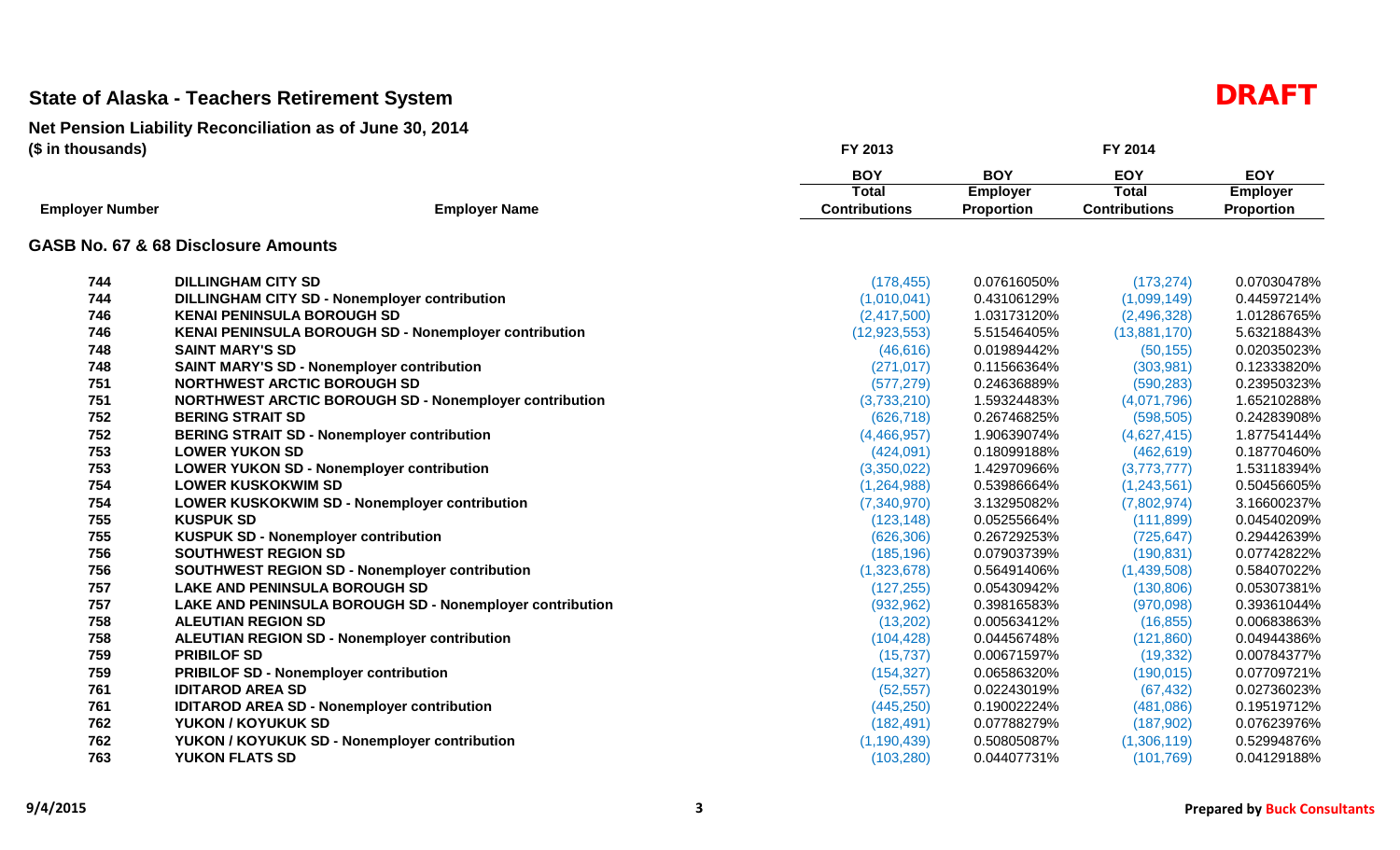|                        |                                                                    | <b>BOY</b>           | <b>BOY</b>        | <b>EOY</b>           | <b>EOY</b>        |
|------------------------|--------------------------------------------------------------------|----------------------|-------------------|----------------------|-------------------|
|                        |                                                                    | Total                | <b>Employer</b>   | <b>Total</b>         | <b>Employer</b>   |
| <b>Employer Number</b> | <b>Employer Name</b>                                               | <b>Contributions</b> | <b>Proportion</b> | <b>Contributions</b> | <b>Proportion</b> |
|                        | GASB No. 67 & 68 Disclosure Amounts                                |                      |                   |                      |                   |
| 763                    | <b>YUKON FLATS SD - Nonemployer contribution</b>                   | (666, 909)           | 0.28462079%       | (688, 509)           | 0.27935759%       |
| 764                    | <b>DENALI BOROUGH SD</b>                                           | (103, 545)           | 0.04419036%       | (80, 803)            | 0.03278541%       |
| 764                    | <b>DENALI BOROUGH SD - Nonemployer contribution</b>                | (541, 772)           | 0.23121553%       | (532, 699)           | 0.21613903%       |
| 765                    | <b>DELTA/GREELY SD</b>                                             | (180, 110)           | 0.07686686%       | (165, 181)           | 0.06702119%       |
| 765                    | <b>DELTA/GREELY SD - Nonemployer contribution</b>                  | (1,031,948)          | 0.44041100%       | (1,073,951)          | 0.43574822%       |
| 766                    | <b>ALASKA GATEWAY SD</b>                                           | (124, 349)           | 0.05306921%       | (128, 420)           | 0.05210534%       |
| 766                    | <b>ALASKA GATEWAY SD - Nonemployer contribution</b>                | (736, 963)           | 0.31451809%       | (778, 427)           | 0.31584139%       |
| 767                    | <b>COPPER RIVER SD</b>                                             | (132, 305)           | 0.05646451%       | (121, 758)           | 0.04940257%       |
| 767                    | <b>COPPER RIVER SD - Nonemployer contribution</b>                  | (563, 425)           | 0.24045617%       | (642, 031)           | 0.26049942%       |
| 768                    | <b>CHATHAM SD</b>                                                  | (63, 121)            | 0.02693866%       | (60, 292)            | 0.02446292%       |
| 768                    | <b>CHATHAM SD - Nonemployer contribution</b>                       | (333, 627)           | 0.14238388%       | (335, 154)           | 0.13598626%       |
| 769                    | SOUTHEAST ISLAND SD                                                | (71, 860)            | 0.03066809%       | (77, 777)            | 0.03155730%       |
| 769                    | <b>SOUTHEAST ISLAND SD - Nonemployer contribution</b>              | (465, 410)           | 0.19862608%       | (571, 182)           | 0.23175315%       |
| 770                    | <b>ANNETTE ISLAND SD</b>                                           | (85, 821)            | 0.03662656%       | (82, 385)            | 0.03342705%       |
| 770                    | <b>ANNETTE ISLAND SD - Nonemployer contribution</b>                | (595, 225)           | 0.25402762%       | (577, 657)           | 0.23438041%       |
| 771                    | <b>CHUGACH SD</b>                                                  | (82, 653)            | 0.03527444%       | (72,052)             | 0.02923461%       |
| 771                    | <b>CHUGACH SD - Nonemployer contribution</b>                       | (375, 945)           | 0.16044448%       | (372, 912)           | 0.15130645%       |
| 775                    | <b>TANANA SD</b>                                                   | (10, 744)            | 0.00458548%       | (12, 851)            | 0.00521411%       |
| 775                    | <b>TANANA SD - Nonemployer contribution</b>                        | (84,603)             | 0.03610672%       | (105, 392)           | 0.04276218%       |
| 777                    | <b>KASHUNAMIUT SD</b>                                              | (45, 023)            | 0.01921493%       | (38, 672)            | 0.01569083%       |
| 777                    | <b>KASHUNAMIUT SD - Nonemployer contribution</b>                   | (383, 582)           | 0.16370357%       | (462, 992)           | 0.18785559%       |
| 778                    | <b>YUPIIT SD</b>                                                   | (120, 551)           | 0.05144823%       | (89, 914)            | 0.03648181%       |
| 778                    | <b>YUPIIT SD - Nonemployer contribution</b>                        | (1,005,603)          | 0.42916733%       | (863, 515)           | 0.35036527%       |
| 779                    | <b>SPECIAL EDUCATION SERVICE AGENCY</b>                            | (46, 165)            | 0.01970194%       | (41, 387)            | 0.01679268%       |
| 779                    | <b>SPECIAL EDUCATION SERVICE AGENCY - Nonemployer contribution</b> | (315, 471)           | 0.13463539%       | (261, 746)           | 0.10620170%       |
| 780                    | <b>ALEUTIANS EAST BOROUGH SD</b>                                   | (97, 142)            | 0.04145771%       | (99, 826)            | 0.04050390%       |
| 780                    | ALEUTIANS EAST BOROUGH SD - Nonemployer contribution               | (617, 244)           | 0.26342509%       | (645, 757)           | 0.26201150%       |
|                        | <b>SUM Contribution - Employer</b>                                 | (37, 370, 079)       | 15.95%            | (37,570,594)         | 15.24%            |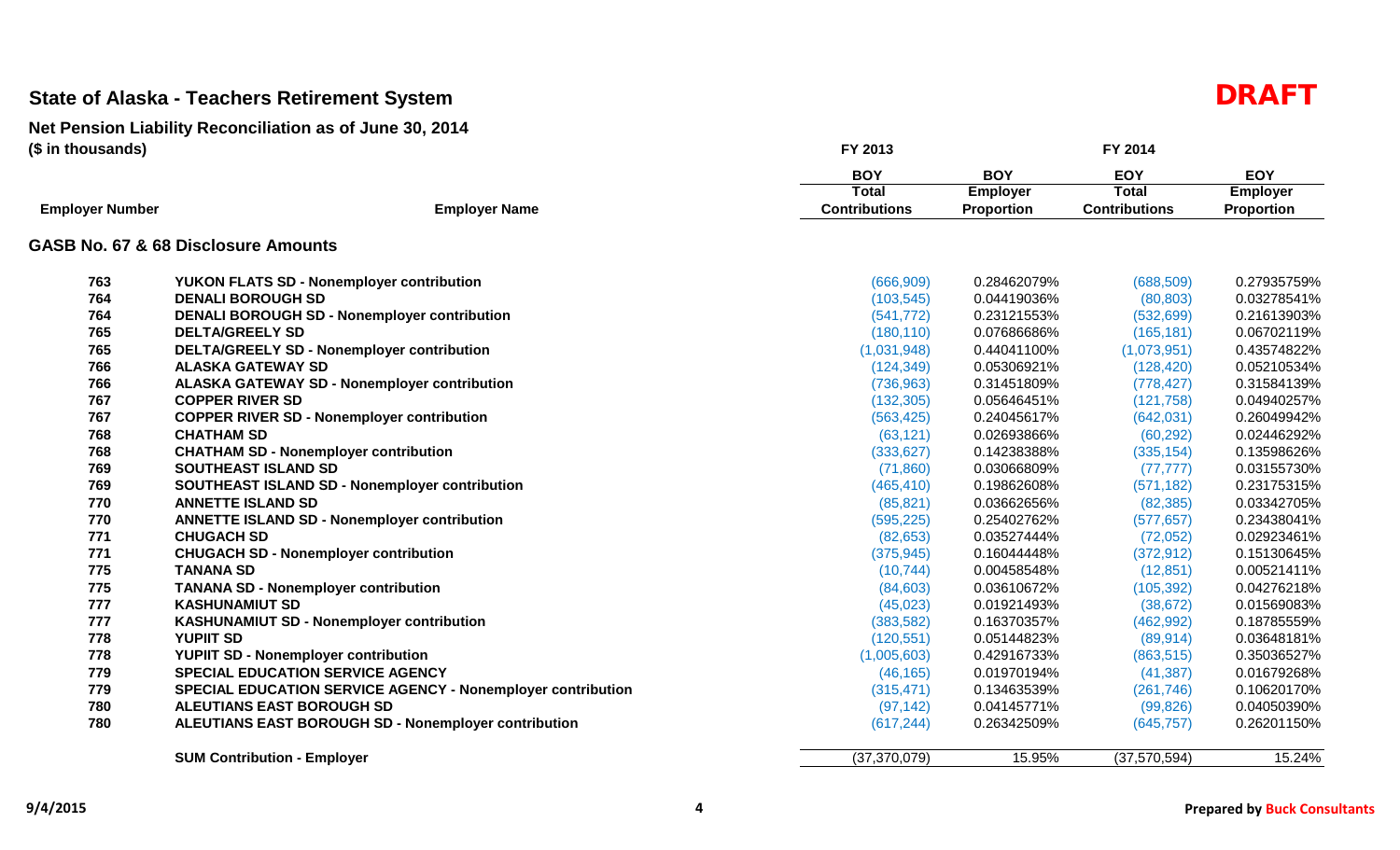| (\$ in thousands)<br><b>Employer Number</b><br><b>Employer Name</b> |  | FY 2013              |                 | FY 2014              |                 |  |  |  |
|---------------------------------------------------------------------|--|----------------------|-----------------|----------------------|-----------------|--|--|--|
|                                                                     |  | <b>BOY</b>           | <b>BOY</b>      | <b>EOY</b>           | <b>EOY</b>      |  |  |  |
|                                                                     |  | Total                | <b>Employer</b> | Total                | <b>Employer</b> |  |  |  |
|                                                                     |  | <b>Contributions</b> | Proportion      | <b>Contributions</b> | Proportion      |  |  |  |
| GASB No. 67 & 68 Disclosure Amounts                                 |  |                      |                 |                      |                 |  |  |  |
| <b>SUM Contribution - Nonemployer</b>                               |  | (196, 944, 800)      | 84.05%          | (208, 890, 798)      | 84.76%          |  |  |  |
| <b>SUM Contribution - Total</b>                                     |  | (234, 314, 879)      | 100.00%         | (246, 461, 392)      | 100.00%         |  |  |  |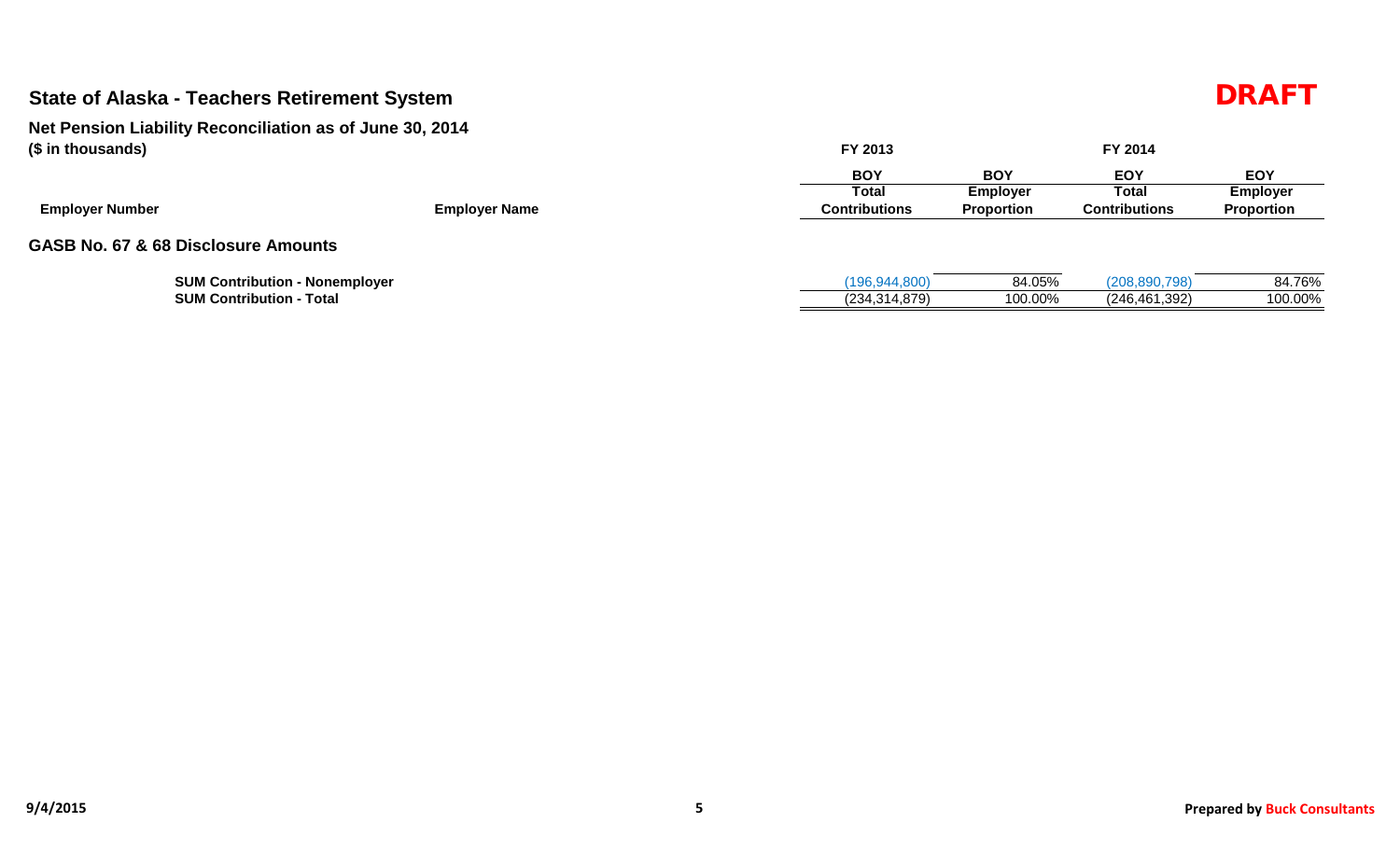**Net Pension Liability Reconciliation as of June 30, 2014**

|                                                      |                                                                                                                                                                                                                                                                                                                    | <b>BOY</b>                                                                                                  | EOY                                                                                                         | <b>Deferred Outflows of Resources</b>                                       |                                                                            | <b>Deferred Inflows of Resources</b> |                                                                                                                                                                                     |                                                             |                                                                                    |                                                                                                                         |        | <b>Pension Expense Recognized</b>                                                                                                                                                                    | EOY                                                                                                                      |                                                                                               |                                                                                                                                                                                                                     |                                                                                                |                                                                                                             |                                                                                                               |
|------------------------------------------------------|--------------------------------------------------------------------------------------------------------------------------------------------------------------------------------------------------------------------------------------------------------------------------------------------------------------------|-------------------------------------------------------------------------------------------------------------|-------------------------------------------------------------------------------------------------------------|-----------------------------------------------------------------------------|----------------------------------------------------------------------------|--------------------------------------|-------------------------------------------------------------------------------------------------------------------------------------------------------------------------------------|-------------------------------------------------------------|------------------------------------------------------------------------------------|-------------------------------------------------------------------------------------------------------------------------|--------|------------------------------------------------------------------------------------------------------------------------------------------------------------------------------------------------------|--------------------------------------------------------------------------------------------------------------------------|-----------------------------------------------------------------------------------------------|---------------------------------------------------------------------------------------------------------------------------------------------------------------------------------------------------------------------|------------------------------------------------------------------------------------------------|-------------------------------------------------------------------------------------------------------------|---------------------------------------------------------------------------------------------------------------|
| <b>Employer Number</b><br><b>Employer Name</b>       |                                                                                                                                                                                                                                                                                                                    | <b>Net Pension</b><br>Liability                                                                             | <b>Net Pension</b><br>Liability                                                                             | <b>Difference</b><br><b>Between</b><br>Expected<br>and Actual<br>Experience | <b>Difference</b><br><b>Between</b><br>Projected<br>Investment<br>Earnings | and Actual Changes in                | <b>Changes in</b><br>Proportion<br>and<br><b>Differences</b><br><b>Between</b><br>Employer<br>Contribution<br>s and<br>Proportionat<br>e Share of<br><b>Assumption Contribution</b> | Total<br><b>Deferred</b><br>Outflows of<br><b>Resources</b> | <b>Difference</b><br><b>Between</b><br><b>Expected</b><br>and Actual<br>Experience | <b>Difference</b><br><b>Between</b><br>Projected and<br>Actual<br>Investment<br>Earnings                                |        | <b>Changes in</b><br>Proportion<br>and<br><b>Differences</b><br><b>Between</b><br>Employer<br>Contribution<br>s and<br>Proportionat<br>Changes in e Share of<br><b>Assumption Contribution</b><br>-S | <b>Total Deferred</b><br>Inflows of<br><b>Resources</b>                                                                  | Proportionat<br>e Share of<br>Plan<br>Pension<br>Expense                                      | Amortization<br>of Deferred<br><b>Amounts</b><br>from<br>Changes in<br>Proportion<br>and<br><b>Differences</b><br><b>Between</b><br>Employer<br>Contribution<br>s and<br>Proportionat<br>e Share of<br>Contribution | Total<br>Emplover<br>Pension<br>Expense                                                        | <b>Net Pension</b><br>Liability<br>Discount +1%<br>$9.0\%$                                                  | <b>Net Pension</b><br>Liability<br>Discount -1%<br>7.0%                                                       |
|                                                      | GASB No. 67 & 68 Disclosure Amounts                                                                                                                                                                                                                                                                                | 3,310,422,519                                                                                               | 2,999,062,321                                                                                               |                                                                             |                                                                            |                                      | 27,151,671                                                                                                                                                                          | 27, 151, 671                                                | $\sim$                                                                             | (267, 742, 366)                                                                                                         | $\sim$ | (27, 151, 671)                                                                                                                                                                                       | (294, 894, 037)                                                                                                          | 202,843,168                                                                                   | (0)                                                                                                                                                                                                                 | 202,843,168                                                                                    | 2,346,163,638                                                                                               | 3,776,983,113                                                                                                 |
| 701<br>701<br>704<br>704<br>705<br>705<br>706<br>706 | <b>ANCHORAGE SD</b><br>ANCHORAGE SD - Nonemployer contribution<br><b>CORDOVA CITY SD</b><br>CORDOVA CITY SD - Nonemployer contribution<br><b>CRAIG CITY SD</b><br><b>CRAIG CITY SD - Nonemployer contribution</b><br>FAIRBANKS NORTH STAR BOROUGH SD<br>FAIRBANKS NORTH STAR BOROUGH SD - Nonemployer contribution | 183,201,065<br>947,985,329<br>1.900.358<br>8,172,130<br>1,505,044<br>8,105,109<br>55,390,298<br>277,806,626 | 157,512,125<br>857,033,106<br>1.387.895<br>6,652,250<br>1,382,723<br>7,530,235<br>47,586,729<br>249,903,789 |                                                                             |                                                                            |                                      | 12,001<br>116,948                                                                                                                                                                   | 12,001<br>116,948                                           |                                                                                    | (14,061,952)<br>(76, 511, 938)<br>(123, 905)<br>(593, 882)<br>(123, 443)<br>(672, 264)<br>(4,248,322)<br>(22, 310, 251) |        | (5,276,960)<br>(1, 116, 726)<br>(208.211)<br>(468, 706)<br>(1,618,304)<br>(1, 106, 713)                                                                                                              | (19, 338, 911)<br>(77,628,664)<br>(332, 116)<br>(1,062,588)<br>(123, 443)<br>(672, 264)<br>(5,866,627)<br>(23, 416, 963) | 10,653,416<br>57,965,888<br>93.871<br>449,928<br>93,521<br>509,311<br>3,218,554<br>16,902,375 | (4,059,200)<br>(859, 020)<br>(160.162)<br>(360, 543)<br>9,232<br>89,960<br>(1,244,850)<br>(851, 317)                                                                                                                | 6,594,216<br>57,106,868<br>(66.291)<br>89,386<br>102,753<br>599,272<br>1,973,704<br>16,051,058 | 123,221,588<br>670,456,195<br>1.085.749<br>5,204,049<br>1,081,703<br>5,890,896<br>37,227,053<br>195,499,500 | 198,368,881<br>1,079,337,214<br>1.747.898<br>8,377,764<br>1,741,385<br>9,483,488<br>59,930,156<br>314,725,834 |
| 707<br>707<br>708<br>708<br>709<br>709               | <b>HAINES BOROUGH SD</b><br>HAINES BOROUGH SD - Nonemployer contribution<br><b>HOONAH CITY SD</b><br>HOONAH CITY SD - Nonemployer contribution<br><b>HYDABURG CITY SD</b><br>HYDABURG CITY SD - Nonemployer contribution                                                                                           | 1,197,304<br>6,567,873<br>729,005<br>4,320,461<br>353,471<br>1,706,300                                      | 958,231<br>5,976,589<br>638,993<br>3,548,252<br>271,996<br>1,857,310                                        |                                                                             |                                                                            |                                      | 16,505<br>194,341                                                                                                                                                                   | 16,505<br>194,341                                           |                                                                                    | (85, 546)<br>(533, 562)<br>(57,046)<br>(316, 772)<br>(24, 283)<br>(165, 812)                                            |        | (78, 899)<br>(13,380)<br>(228, 253)<br>(30,090)                                                                                                                                                      | (164, 445)<br>(533, 562)<br>(70, 426)<br>(545, 024)<br>(54, 373)<br>(165, 812)                                           | 64,810<br>404,230<br>43,219<br>239,988<br>18,397<br>125,620                                   | (60, 692)<br>12,696<br>(10, 292)<br>(175, 579)<br>(23, 146)<br>149,493                                                                                                                                              | 4,119<br>416,926<br>32,926<br>64,409<br>(4,750)<br>275,113                                     | 749,623<br>4,675,480<br>499,883<br>2,775,795<br>212,782<br>1,452,972                                        | 1,206,785<br>7,526,845<br>804,740<br>4,468,627<br>342,549<br>2,339,074                                        |
| 710<br>710<br>712<br>712<br>714<br>714               | JUNEAU BOROUGH SD<br>JUNEAU BOROUGH SD - Nonemployer contribution<br><b>KAKE CITY SD</b><br>KAKE CITY SD - Nonemployer contribution<br>KETCHIKAN GATEWAY BOROUGH SD<br>KETCHIKAN GATEWAY BOROUGH SD - Nonemployer contribution                                                                                     | 19,615,505<br>102,534,497<br>391,558<br>2,685,120<br>9,280,536<br>47,760,909                                | 16,980,356<br>92,454,172<br>417.303<br>2,663,108<br>8,293,841<br>45,806,260                                 |                                                                             |                                                                            |                                      | 39,039<br>143,830<br>1,583,128                                                                                                                                                      | 39,039<br>143,830<br>1,583,128                              |                                                                                    | (1,515,927)<br>(8, 253, 879)<br>(37, 255)<br>(237, 750)<br>(740, 436)<br>(4,089,370)                                    |        | (493, 018)<br>(272, 326)<br>(71, 012)                                                                                                                                                                | (2,008,945)<br>(8,526,206)<br>(37, 255)<br>(237,750)<br>(811, 447)<br>(4,089,370)                                        | 1,148,475<br>6,253,187<br>28,225<br>180,121<br>560,958<br>3,098,131                           | (379, 244)<br>(209, 482)<br>30,030<br>110,639<br>(54, 624)<br>1,217,791                                                                                                                                             | 769.231<br>6,043,705<br>58,254<br>290,759<br>506,334<br>4,315,921                              | 13,283,716<br>72,326,812<br>326,456<br>2,083,347<br>6,488,264<br>35,834,194                                 | 21,384,857<br>116,435,676<br>525,546<br>3,353,886<br>10,445,164<br>57.687.854                                 |
| 717<br>717<br>718<br>718<br>719<br>719               | <b>KLAWOCK CITY SD</b><br>KLAWOCK CITY SD - Nonemployer contribution<br>KODIAK ISLAND BOROUGH SD<br>KODIAK ISLAND BOROUGH SD - Nonemployer contribution<br><b>NENANA CITY SD</b>                                                                                                                                   | 1,059,388<br>4,894,506<br>11,101,687<br>57.615.302<br>1,506,311                                             | 831,034<br>3,435,211<br>8,963,022<br>48.372.336<br>1,288,522                                                |                                                                             |                                                                            |                                      |                                                                                                                                                                                     |                                                             |                                                                                    | (74, 191)<br>(306, 680)<br>(800, 177)<br>(4.318.458)<br>(115, 033)                                                      |        | (80, 304)<br>(623, 240)<br>(682, 857)<br>(2.385.777)<br>(47, 487)                                                                                                                                    | (154, 495)<br>(929, 919)<br>(1,483,034)<br>(6.704.234)<br>(162, 520)                                                     | 56,207<br>232,342<br>606,219<br>3.271.689<br>87,150                                           | (61, 772)<br>(479, 415)<br>(525, 275)<br>(1.835.213)<br>(36, 529)                                                                                                                                                   | (5, 565)<br>(247, 073)<br>80,944<br>1.436.476<br>50,621                                        | 650,117<br>2,687,362<br>7,011,764<br>37.841.633<br>1,008,009                                                | 1,046,594<br>4,326,263<br>11,287,922<br>60.919.540<br>1,622,749                                               |
| 720<br>720<br>722<br>722<br>723                      | NENANA CITY SD - Nonemployer contribution<br><b>NOME CITY SD</b><br>NOME CITY SD - Nonemployer contribution<br><b>MATANUSKA-SUSITNA BOROUGH SD</b><br>MATANUSKA-SUSITNA BOROUGH SD - Nonemployer contribution<br>PELICAN CITY SD                                                                                   | 6,397,460<br>2,757,366<br>16,475,906<br>62.293.324<br>313,741,246<br>56.253                                 | 6,353,102<br>2,495,425<br>16.050.603<br>55.997.692<br>295,698,194<br>43,679                                 |                                                                             |                                                                            |                                      | 347,731<br>701,467<br>7,153,444                                                                                                                                                     | 347,731<br>701,467<br>7,153,444                             |                                                                                    | (567, 175)<br>(222, 780)<br>(1,432,923)<br>(4,999,214)<br>(26, 398, 562)<br>(3,899)                                     |        | (1,621)<br>(272, 434)<br>(4, 544)                                                                                                                                                                    | (567, 175)<br>(224, 401)<br>(1,432,923)<br>(5.271.648)<br>(26, 398, 562)<br>(8, 443)                                     | 429,695<br>168,779<br>1.085.591<br>3.787.434<br>19,999,704<br>2,954                           | 267,485<br>(1, 247)<br>539.590<br>(209.564)<br>5,502,649<br>(3, 495)                                                                                                                                                | 697,181<br>167,533<br>1.625.181<br>3.577.869<br>25,502,353<br>(541)                            | 4,970,026<br>1,952,169<br>12,556,372<br>43.806.941<br>231,324,420<br>34,170                                 | 8,001,021<br>3,142,708<br>20,213,937<br>70,522,821<br>372,398,759<br>55,009                                   |
| 723<br>724<br>724<br>727<br>727<br>728               | PELICAN CITY SD - Nonemployer contribution<br>PETERSBURG CITY SD<br>PETERSBURG CITY SD - Nonemployer contribution<br><b>SITKA BOROUGH SD</b><br>SITKA BOROUGH SD - Nonemployer contribution<br><b>SKAGWAY CITY SD</b>                                                                                              | 222,005<br>2,392,424<br>11.328.739<br>6,683,647<br>32,395,942<br>521,942                                    | 210,003<br>2,193,669<br>10.803.531<br>5,895,134<br>30,363,470<br>415,271                                    |                                                                             |                                                                            |                                      | 5,539<br>16,385<br>337,099<br>632,952                                                                                                                                               | 5,539<br>16,385<br>337,099<br>632,952                       |                                                                                    | (18, 748)<br>(195, 841)<br>(964.489)<br>(526, 290)<br>(2,710,710)<br>(37,073)                                           |        | (99, 752)<br>(35, 924)                                                                                                                                                                               | (18, 748)<br>(195, 841)<br>(964.489)<br>(626, 042)<br>(2,710,710)<br>(72, 997)                                           | 14,204<br>148,370<br>730,703<br>398,721<br>2,053,649<br>28,087                                | 4,261<br>12,604<br>259,307<br>(76, 732)<br>486,886<br>(27, 634)                                                                                                                                                     | 18,465<br>160,974<br>990.009<br>321,988<br>2,540,535<br>453                                    | 164,285<br>1,716,105<br>8.451.592<br>4,611,758<br>23,753,314<br>324,866                                     | 264,475<br>2,762,681<br>13.605.838<br>7,424,262<br>38,239,389<br>522,988                                      |
| 728<br>729<br>729<br>730<br>730<br>731               | SKAGWAY CITY SD - Nonemployer contribution<br><b>UNALASKA CITY SD</b><br>UNALASKA CITY SD - Nonemployer contribution<br><b>VALDEZ CITY SD</b><br>VALDEZ CITY SD - Nonemployer contribution<br><b>WRANGELL PUBLIC SD</b>                                                                                            | 2,401,178<br>1.806.991<br>10,052,491<br>3,700,356<br>17,690,112<br>1,403,355                                | 2,431,675<br>1.627.477<br>9,627,741<br>3,352,162<br>15,118,447<br>1,273,940                                 |                                                                             |                                                                            |                                      | 159,929<br>324,884<br>1,608                                                                                                                                                         | 159,929<br>324,884<br>1,608                                 |                                                                                    | (217,089)<br>(145, 294)<br>(859, 520)<br>(299, 265)<br>(1,349,705)<br>(113, 731)                                        |        | (5,963)<br>(99)<br>(566, 393)                                                                                                                                                                        | (217,089)<br>(151, 257)<br>(859, 520)<br>(299, 364)<br>(1,916,098)<br>(113, 731)                                         | 164.468<br>110,075<br>651,177<br>226,725<br>1,022,544<br>86,164                               | 123,022<br>(4,587)<br>249,911<br>(76)<br>(435, 687)<br>1,237                                                                                                                                                        | 287,490<br>105.488<br>901,088<br>226,649<br>586,857<br>87,401                                  | 1,902,297<br>1,273,174<br>7,531,773<br>2,622,393<br>11,827,147<br>996,602                                   | 3,062,422<br>2.049.625<br>12,125,062<br>4,221,672<br>19,039,991<br>1,604,385                                  |
| 731<br>732<br>732<br>733<br>733                      | <b>WRANGELL PUBLIC SD - Nonemployer contribution</b><br>YAKUTAT SD<br>YAKUTAT SD - Nonemployer contribution<br>UNIVERSITY OF ALASKA<br>UNIVERSITY OF ALASKA - Nonemployer contribution                                                                                                                             | 7,231,884<br>645,088<br>3.132.518<br>33,770,979<br>149,132,316                                              | 6,722,752<br>575,788<br>2,139,736<br>29,024,455<br>131,789,457                                              |                                                                             |                                                                            |                                      | 106,724                                                                                                                                                                             | 106,724                                                     |                                                                                    | (600, 176)<br>(51, 404)<br>(191, 026)<br>(2,591,169)<br>(11,765,551)                                                    |        | (5,382)<br>(435.577)<br>(979, 651)<br>(2,069,026)                                                                                                                                                    | (600, 176)<br>(56, 786)<br>(626, 602)<br>(3,570,819)<br>(13, 834, 577)                                                   | 454,697<br>38,944<br>144.722<br>1,963,084<br>8,913,650                                        | 82,095<br>(4, 140)<br>(335,059)<br>(753, 578)<br>(1,591,559)                                                                                                                                                        | 536,792<br>34,804<br>(190.337)<br>1,209,507<br>7,322,091                                       | 5,259,203<br>450,439<br>1,673,914<br>22,705,804<br>103,098,768                                              | 8,466,553<br>725,141<br>2,694,758<br>36,553,051<br>165,974,061                                                |
| 735<br>735<br>736<br>736<br>737<br>737               | <b>GALENA CITY SD</b><br><b>GALENA CITY SD - Nonemployer contribution</b><br>NORTH SLOPE BOROUGH SD<br>NORTH SLOPE BOROUGH SD - Nonemployer contribution<br><b>STATE OF ALASKA</b><br>STATE OF ALASKA - Nonemployer contribution                                                                                   | 3,674,194<br>15,758,629<br>9.559.004<br>55,057,599<br>4.598.868<br>21,331,293                               | 3,496,209<br>16,389,383<br>8.207.032<br>55,971,081<br>4,028,260<br>19,711,100                               |                                                                             |                                                                            |                                      | 104,559<br>1,318,248<br>3,800,722<br>240,894                                                                                                                                        | 104,559<br>1,318,248<br>3,800,722<br>240,894                |                                                                                    | (312, 125)<br>(1,463,168)<br>(732, 686)<br>(4,996,838)<br>(359, 624)<br>(1,759,716)                                     |        | (282, 566)<br>(86, 137)                                                                                                                                                                              | (312, 125)<br>(1,463,168)<br>(1,015,252)<br>(4,996,838)<br>(445, 762)<br>(1,759,716)                                     | 236,468<br>1,108,505<br>555,087<br>3,785,634<br>272,454<br>1,333,171                          | 80,430<br>1,014,037<br>(217, 358)<br>2,923,632<br>(66, 260)<br>185,303                                                                                                                                              | 316,898<br>2,122,542<br>337,729<br>6,709,266<br>206.194<br>1,518,474                           | 2,735,081<br>12,821,399<br>6,420,354<br>43,786,124<br>3,151,304<br>15,419,975                               | 4,403,084<br>20,640,592<br>10.335.838<br>70,489,308<br>5,073,143<br>24,823,924                                |
| 742<br>742                                           | <b>BRISTOL BAY BOROUGH SD</b><br>BRISTOL BAY BOROUGH SD - Nonemployer contribution                                                                                                                                                                                                                                 | 490.975<br>3,490,206                                                                                        | 339,216<br>2,596,501                                                                                        |                                                                             |                                                                            |                                      |                                                                                                                                                                                     |                                                             |                                                                                    | (30, 284)<br>(231, 804)                                                                                                 |        | (65.871)<br>(352, 774)                                                                                                                                                                               | (96.155)<br>(584, 577)                                                                                                   | 22.943<br>175,616                                                                             | (50.670)<br>(271, 364)                                                                                                                                                                                              | (27.727)<br>(95, 749)                                                                          | 265.369<br>2,031,240                                                                                        | 427.205<br>3,270,002                                                                                          |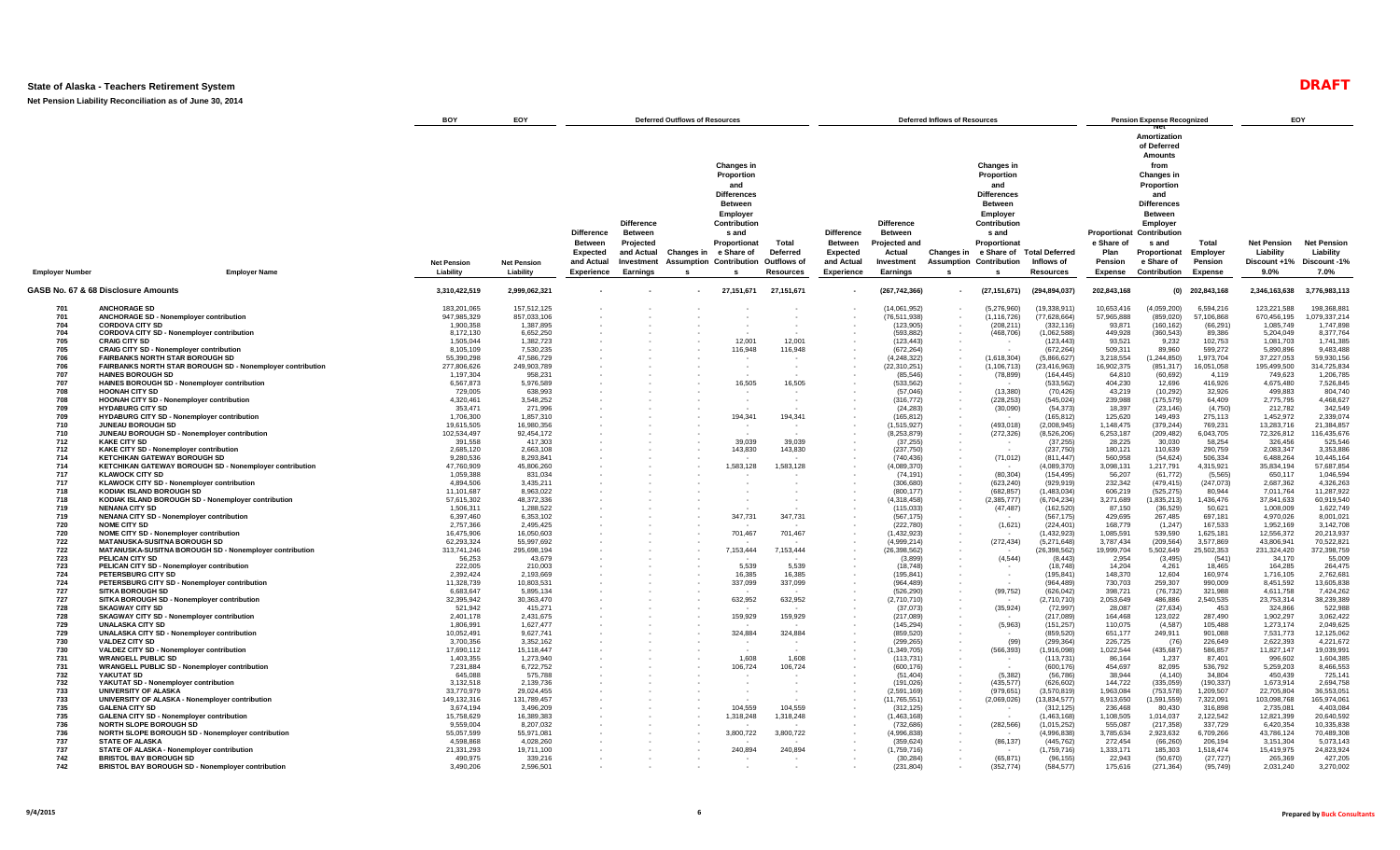**Net Pension Liability Reconciliation as of June 30, 2014**

|                        |                                                                                   | BOY                     | EOY                     | <b>Deferred Outflows of Resources</b>                  |                                                         | <b>Deferred Inflows of Resources</b> |                                                                                                                                                   |                   |                                          |                                                         |                  | <b>Pension Expense Recognized</b>                                                                                                                                    | EOY                            |                                    |                                                                                                                                                                                       |                      |                                 |                                 |
|------------------------|-----------------------------------------------------------------------------------|-------------------------|-------------------------|--------------------------------------------------------|---------------------------------------------------------|--------------------------------------|---------------------------------------------------------------------------------------------------------------------------------------------------|-------------------|------------------------------------------|---------------------------------------------------------|------------------|----------------------------------------------------------------------------------------------------------------------------------------------------------------------|--------------------------------|------------------------------------|---------------------------------------------------------------------------------------------------------------------------------------------------------------------------------------|----------------------|---------------------------------|---------------------------------|
|                        |                                                                                   |                         |                         | <b>Difference</b><br><b>Between</b><br><b>Expected</b> | <b>Difference</b><br>Between<br>Projected<br>and Actual | Changes in                           | <b>Changes in</b><br>Proportion<br>and<br><b>Differences</b><br><b>Between</b><br>Employer<br>Contribution<br>s and<br>Proportionat<br>e Share of | Total<br>Deferred | <b>Difference</b><br>Between<br>Expected | <b>Difference</b><br>Betweer<br>Projected and<br>Actual |                  | <b>Changes in</b><br>Proportion<br>and<br><b>Differences</b><br>Between<br>Employer<br>Contribution<br>s and<br>Proportionat<br>Changes in e Share of Total Deferred |                                | Proportionat<br>e Share of<br>Plan | Amortization<br>of Deferred<br><b>Amounts</b><br>from<br>Changes in<br>Proportion<br>and<br><b>Differences</b><br><b>Between</b><br>Employer<br>Contribution<br>s and<br>Proportionat | Total<br>Employer    | <b>Net Pension</b><br>Liability | <b>Net Pension</b><br>Liability |
|                        |                                                                                   | <b>Net Pension</b>      | <b>Net Pension</b>      | and Actual                                             | Investment                                              | Assumption                           | Contribution                                                                                                                                      | Outflows of       | and Actual                               | Investment                                              |                  | <b>Assumption Contribution</b>                                                                                                                                       | Inflows of                     | Pension                            | e Share of                                                                                                                                                                            | Pension              | Discount +1%                    | Discount -1%                    |
| <b>Employer Number</b> | <b>Employer Name</b>                                                              | Liability               | Liability               | Experience                                             | Earnings                                                | s.                                   | s.                                                                                                                                                | <b>Resources</b>  | Experience                               | Earnings                                                | - S              | -S.                                                                                                                                                                  | Resources                      | Expense                            | Contribution                                                                                                                                                                          | <b>Expense</b>       | $9.0\%$                         | 7.0%                            |
|                        | GASB No. 67 & 68 Disclosure Amounts                                               | 3,310,422,519           | 2,999,062,321           |                                                        |                                                         |                                      | 27,151,671                                                                                                                                        | 27,151,671        |                                          | (267, 742, 366)                                         | $\sim$           | (27, 151, 671)                                                                                                                                                       | (294, 894, 037)                | 202,843,168                        | (O)                                                                                                                                                                                   | 202,843,168          | 2,346,163,638                   | 3,776,983,113                   |
| 743                    | SOUTHEAST REGIONAL RESOURCE CENTER                                                | 394,105                 | 278,881                 |                                                        |                                                         |                                      |                                                                                                                                                   |                   |                                          | (24, 897)                                               |                  | (48, 761)                                                                                                                                                            | (73, 659)                      | 18,862                             | (37, 509)                                                                                                                                                                             | (18, 647)            | 218,169                         | 351,220                         |
| 743                    | SOUTHEAST REGIONAL RESOURCE CENTER - Nonemployer contribution                     | 2,348,548               | 1,990,994               |                                                        |                                                         |                                      |                                                                                                                                                   |                   |                                          | (177, 747)                                              | $\sim$           | (85, 263)                                                                                                                                                            | (263, 010)                     | 134,662                            | (65, 587)                                                                                                                                                                             | 69,075               | 1,557,553                       | 2,507,434                       |
| 744<br>744             | <b>DILLINGHAM CITY SD</b><br>DILLINGHAM CITY SD - Nonemployer contribution        | 2,521,234<br>14.269.950 | 2,108,484<br>13.374.982 |                                                        |                                                         |                                      | 278,998                                                                                                                                           | 278,998           |                                          | (188, 236)<br>(1.194.056)                               | $\sim$           | (109, 567)                                                                                                                                                           | (297, 803)<br>(1.194.056)      | 142,608<br>904.624                 | (84, 282)<br>214.614                                                                                                                                                                  | 58.326<br>1.119.238  | 1,649,465<br>10.463.236         | 2,655,400<br>16.844.292         |
| 746                    | <b>KENAI PENINSULA BOROUGH SD</b>                                                 | 34,154,662              | 30,376,532              |                                                        |                                                         |                                      |                                                                                                                                                   |                   |                                          | (2,711,876)                                             |                  | (352, 957)                                                                                                                                                           | (3,064,833)                    | 2,054,533                          | (271, 506)                                                                                                                                                                            | 1,783,027            | 23,763,533                      | 38,255,840                      |
| 746                    | KENAI PENINSULA BOROUGH SD - Nonemployer contribution                             | 182,585,164             | 168,912,841             |                                                        |                                                         |                                      | 2,184,040                                                                                                                                         | 2,184,040         |                                          | (15,079,755)                                            |                  |                                                                                                                                                                      | (15,079,755)                   | 11,424,509                         | 1,680,031                                                                                                                                                                             | 13,104,540           | 132,140,357                     | 212,726,806                     |
| 748                    | <b>SAINT MARY'S SD</b>                                                            | 658,589                 | 610,316                 |                                                        |                                                         |                                      | 8,529                                                                                                                                             | 8.529             |                                          | (54, 486)                                               |                  |                                                                                                                                                                      | (54, 486)                      | 41,279                             | 6,561                                                                                                                                                                                 | 47,840               | 477,450                         | 768,625                         |
| 748                    | SAINT MARY'S SD - Nonemployer contribution                                        | 3,828,955               | 3,698,989               |                                                        |                                                         |                                      | 143,599                                                                                                                                           | 143,599           |                                          | (330, 229)                                              |                  |                                                                                                                                                                      | (330, 229)                     | 250,183                            | 110,461                                                                                                                                                                               | 360.644              | 2,893,716                       | 4.658.463                       |
| 751                    | <b>NORTHWEST ARCTIC BOROUGH SD</b>                                                | 8.155.851               | 7.182.851               |                                                        |                                                         |                                      |                                                                                                                                                   |                   |                                          | (641, 252)                                              | $\sim$           | (128, 464)                                                                                                                                                           | (769.716)                      | 485.816                            | (98.818)                                                                                                                                                                              | 386.998              | 5.619.138                       | 9.045.997                       |
| 751<br>752             | NORTHWEST ARCTIC BOROUGH SD - Nonemployer contribution<br><b>BERING STRAIT SD</b> | 52,743,136<br>8,854,329 | 49,547,595<br>7,282,895 |                                                        |                                                         |                                      | 1,101,298                                                                                                                                         | 1,101,298         |                                          | (4,423,379)<br>(650, 183)                               |                  | (460, 838)                                                                                                                                                           | (4, 423, 379)<br>(1, 111, 022) | 3,351,178<br>492,582               | 847,152<br>(354, 491)                                                                                                                                                                 | 4,198,330<br>138,091 | 38,761,037<br>5,697,402         | 62,399,647<br>9,171,991         |
| 752                    | <b>BERING STRAIT SD - Nonemployer contribution</b>                                | 63,109,588              | 56,308,638              |                                                        |                                                         |                                      |                                                                                                                                                   |                   |                                          | (5,026,974)                                             |                  | (539, 802)                                                                                                                                                           | (5,566,776)                    | 3,808,465                          | (415, 232)                                                                                                                                                                            | 3,393,232            | 44,050,195                      | 70,914,423                      |
| 753                    | <b>LOWER YUKON SD</b>                                                             | 5,991,596               | 5,629,378               |                                                        |                                                         |                                      | 125,602                                                                                                                                           | 125,602           |                                          | (502, 565)                                              |                  |                                                                                                                                                                      | (502, 565)                     | 380,746                            | 96,617                                                                                                                                                                                | 477,363              | 4,403,857                       | 7,089,571                       |
| 753                    | LOWER YUKON SD - Nonemployer contribution                                         | 47,329,431              | 45.921.161              |                                                        |                                                         |                                      | 1,898,694                                                                                                                                         | 1,898,694         |                                          | (4,099,628)                                             |                  |                                                                                                                                                                      | (4,099,628)                    | 3,105,902                          | 1,460,534                                                                                                                                                                             | 4,566,436            | 35,924,081                      | 57,832,559                      |
| 754                    | <b>LOWER KUSKOKWIM SD</b>                                                         | 17,871,867              | 15,132,250              |                                                        |                                                         |                                      |                                                                                                                                                   |                   |                                          | (1,350,937)                                             |                  | (660, 512)                                                                                                                                                           | (2,011,449)                    | 1,023,478                          | (508, 086)                                                                                                                                                                            | 515,391              | 11,837,945                      | 19,057,375                      |
| 754                    | LOWER KUSKOKWIM SD - Nonemployer contribution                                     | 103,713,909             | 94,950,384              |                                                        |                                                         |                                      | 618,430                                                                                                                                           | 618,430           |                                          | (8, 476, 730)                                           |                  |                                                                                                                                                                      | (8,476,730)                    | 6,422,020                          | 475,716                                                                                                                                                                               | 6,897,735            | 74,279,596                      | 119,579,375                     |
| 755<br>755             | <b>KUSPUK SD</b>                                                                  | 1,739,847<br>8,848,512  | 1,361,637<br>8,830,031  |                                                        |                                                         |                                      | 507,704                                                                                                                                           | 507,704           |                                          | (121, 561)                                              |                  | (133, 869)                                                                                                                                                           | (255, 430)<br>(788, 304)       | 92,095<br>597,224                  | (102, 976)<br>390,541                                                                                                                                                                 | (10, 881)<br>987,765 | 1,065,207<br>6,907,725          | 1,714,829<br>11,120,435         |
| 756                    | KUSPUK SD - Nonemployer contribution<br><b>SOUTHWEST REGION SD</b>                | 2.616.472               | 2.322.121               |                                                        |                                                         |                                      |                                                                                                                                                   |                   |                                          | (788, 304)<br>(207, 308)                                | $\sim$           | (30, 109)                                                                                                                                                            | (237.417)                      | 157.058                            | (23, 161)                                                                                                                                                                             | 133,897              | 1.816.593                       | 2.924.451                       |
| 756                    | SOUTHWEST REGION SD - Nonemployer contribution                                    | 18,701,042              | 17,516,630              |                                                        |                                                         |                                      | 358,433                                                                                                                                           | 358,433           | $\sim$                                   | (1,563,803)                                             | $\sim$           |                                                                                                                                                                      | (1,563,803)                    | 1,184,747                          | 275,717                                                                                                                                                                               | 1,460,464            | 13,703,243                      | 22,060,234                      |
| 757                    | LAKE AND PENINSULA BOROUGH SD                                                     | 1,797,871               | 1,591,717               |                                                        |                                                         |                                      |                                                                                                                                                   |                   |                                          | (142, 101)                                              |                  | (23, 120)                                                                                                                                                            | (165, 221)                     | 107,657                            | (17, 784)                                                                                                                                                                             | 89,872               | 1,245,198                       | 2,004,589                       |
| 757                    | LAKE AND PENINSULA BOROUGH SD - Nonemployer contribution                          | 13,180,971              | 11,804,622              |                                                        |                                                         |                                      |                                                                                                                                                   |                   |                                          | (1,053,862)                                             |                  | (85, 236)                                                                                                                                                            | (1, 139, 098)                  | 798,412                            | (65, 566)                                                                                                                                                                             | 732,846              | 9,234,745                       | 14,866,600                      |
| 758                    | ALEUTIAN REGION SD                                                                | 186,513                 | 205,095                 |                                                        |                                                         |                                      | 22,538                                                                                                                                            | 22,538            |                                          | (18, 310)                                               |                  |                                                                                                                                                                      | (18, 310)                      | 13,872                             | 17,337                                                                                                                                                                                | 31,208               | 160,445                         | 258,294                         |
| 758                    | ALEUTIAN REGION SD - Nonemployer contribution                                     | 1,475,372               | 1,482,852               |                                                        |                                                         |                                      | 91,242                                                                                                                                            | 91.242            |                                          | (132, 382)                                              |                  |                                                                                                                                                                      | (132, 382)                     | 100,293                            | 70,186                                                                                                                                                                                | 170,480              | 1,160,034                       | 1.867.486                       |
| 759<br>759             | <b>PRIBILOF SD</b><br>PRIBILOF SD - Nonemployer contribution                      | 222,327<br>2,180,350    | 235,240<br>2,312,193    |                                                        |                                                         |                                      | 21,102<br>210,201                                                                                                                                 | 21,102<br>210,201 |                                          | (21,001)<br>(206, 422)                                  |                  |                                                                                                                                                                      | (21,001)<br>(206, 422)         | 15,911<br>156,386                  | 16,233<br>161,693                                                                                                                                                                     | 32,143<br>318,079    | 184,028<br>1,808,827            | 296,258<br>2,911,949            |
| 761                    | <b>IDITAROD AREA SD</b>                                                           | 742,534                 | 820,550                 |                                                        |                                                         |                                      | 92,246                                                                                                                                            | 92,246            |                                          | (73, 255)                                               |                  |                                                                                                                                                                      | (73, 255)                      | 55,498                             | 70,959                                                                                                                                                                                | 126,457              | 641,916                         | 1,033,391                       |
| 761                    | <b>IDITAROD AREA SD - Nonemployer contribution</b>                                | 6,290,539               | 5,854,083               |                                                        |                                                         |                                      | 96,828                                                                                                                                            | 96,828            |                                          | (522, 625)                                              |                  |                                                                                                                                                                      | (522, 625)                     | 395,944                            | 74,483                                                                                                                                                                                | 470,427              | 4,579,644                       | 7,372,562                       |
| 762                    | YUKON / KOYUKUK SD                                                                | 2.578.249               | 2.286.478               |                                                        |                                                         |                                      |                                                                                                                                                   |                   |                                          | (204, 126)                                              |                  | (30, 743)                                                                                                                                                            | (234.869)                      | 154,647                            | (23, 648)                                                                                                                                                                             | 130.999              | 1.788.710                       | 2.879.563                       |
| 762                    | YUKON / KOYUKUK SD - Nonemployer contribution                                     | 16,818,630              | 15,893,494              |                                                        |                                                         |                                      | 409,733                                                                                                                                           | 409,733           |                                          | (1,418,897)                                             | $\sim$           |                                                                                                                                                                      | (1,418,897)                    | 1,074,965                          | 315,179                                                                                                                                                                               | 1,390,144            | 12,433,465                      | 20,016,075                      |
| 763                    | YUKON FLATS SD                                                                    | 1.459.145               | 1.238.369               |                                                        |                                                         |                                      |                                                                                                                                                   |                   |                                          | (110, 556)                                              |                  | (52, 118)                                                                                                                                                            | (162, 674)                     | 83,758                             | (40,091)                                                                                                                                                                              | 43,667               | 968.775                         | 1,559,587                       |
| 763<br>764             | YUKON FLATS SD - Nonemployer contribution<br><b>DENALI BOROUGH SD</b>             | 9,422,151<br>1.462.888  | 8,378,108<br>983,255    |                                                        |                                                         |                                      |                                                                                                                                                   |                   |                                          | (747, 959)<br>(87,780)                                  | $\sim$<br>$\sim$ | (98, 480)<br>(213, 399)                                                                                                                                              | (846, 439)<br>(301, 179)       | 566,658<br>66,503                  | (75, 754)<br>(164, 153)                                                                                                                                                               | 490,904<br>(97, 650) | 6,554,186<br>769,199            | 10,551,289<br>1,238,299         |
| 764                    | DENALI BOROUGH SD - Nonemployer contribution                                      | 7,654,211               | 6,482,144               |                                                        |                                                         |                                      |                                                                                                                                                   |                   |                                          | (578, 696)                                              |                  | (282,098)                                                                                                                                                            | (860, 793)                     | 438,423                            | (216,998)                                                                                                                                                                             | 221,425              | 5,070,975                       | 8,163,535                       |
| 765                    | <b>DELTA/GREELY SD</b>                                                            | 2,544,618               | 2,010,007               |                                                        |                                                         |                                      |                                                                                                                                                   |                   |                                          | (179, 444)                                              |                  | (184, 223)                                                                                                                                                           | (363, 667)                     | 135,948                            | (141, 710)                                                                                                                                                                            | (5,762)              | 1,572,427                       | 2,531,379                       |
| 765                    | DELTA/GREELY SD - Nonemployer contribution                                        | 14,579,465              | 13.068.361              |                                                        |                                                         |                                      |                                                                                                                                                   |                   |                                          | (1, 166, 683)                                           |                  | (87, 246)                                                                                                                                                            | (1.253.928)                    | 883.885                            | (67, 112)                                                                                                                                                                             | 816,773              | 10.223.366                      | 16.458.137                      |
| 766                    | ALASKA GATEWAY SD                                                                 | 1,756,815               | 1,562,672               |                                                        |                                                         |                                      |                                                                                                                                                   |                   |                                          | (139, 508)                                              |                  | (18,035)                                                                                                                                                             | (157, 543)                     | 105,692                            | (13, 873)                                                                                                                                                                             | 91,819               | 1,222,477                       | 1,968,010                       |
| 766                    | ALASKA GATEWAY SD - Nonemployer contribution                                      | 10,411,878              | 9,472,280               |                                                        |                                                         |                                      | 24,760                                                                                                                                            | 24,760            |                                          | (845, 641)                                              | $\sim$           |                                                                                                                                                                      | (845, 641)                     | 640,663                            | 19,046                                                                                                                                                                                | 659,709              | 7,410,156                       | 11,929,276                      |
| 767<br>767             | <b>COPPER RIVER SD</b><br><b>COPPER RIVER SD - Nonemployer contribution</b>       | 1,869,214<br>7,960,115  | 1.481.614<br>7,812,540  |                                                        |                                                         |                                      | 375,031                                                                                                                                           | 375,031           |                                          | (132, 272)<br>(697, 467)                                | $\sim$<br>$\sim$ | (132, 137)                                                                                                                                                           | (264, 408)<br>(697, 467)       | 100,210<br>528,405                 | (101, 644)<br>288,485                                                                                                                                                                 | (1, 434)<br>816,891  | 1,159,065<br>6,111,743          | 1,865,927<br>9,839,019          |
| 768                    | <b>CHATHAM SD</b>                                                                 | 891,783                 | 733,658                 |                                                        |                                                         |                                      |                                                                                                                                                   |                   |                                          | (65, 498)                                               |                  | (46, 324)                                                                                                                                                            | (111, 821)                     | 49.621                             | (35, 634)                                                                                                                                                                             | 13,988               | 573,940                         | 923,960                         |
| 768                    | <b>CHATHAM SD - Nonemployer contribution</b>                                      | 4,713,508               | 4,078,313               |                                                        |                                                         |                                      |                                                                                                                                                   |                   |                                          | (364,093)                                               | $\sim$           | (119, 706)                                                                                                                                                           | (483, 799)                     | 275,839                            | (92,082)                                                                                                                                                                              | 183,757              | 3,190,460                       | 5,136,178                       |
| 769                    | <b>SOUTHEAST ISLAND SD</b>                                                        | 1,015,243               | 946,423                 |                                                        |                                                         |                                      | 16,638                                                                                                                                            | 16,638            |                                          | (84, 492)                                               | $\sim$           |                                                                                                                                                                      | (84, 492)                      | 64,012                             | 12,799                                                                                                                                                                                | 76,810               | 740,386                         | 1,191,914                       |
| 769                    | SOUTHEAST ISLAND SD - Nonemployer contribution                                    | 6,575,362               | 6,950,421               |                                                        |                                                         |                                      | 619,843                                                                                                                                           | 619,843           |                                          | (620, 501)                                              |                  |                                                                                                                                                                      | (620, 501)                     | 470,095                            | 476,803                                                                                                                                                                               | 946,898              | 5,437,308                       | 8,753,277                       |
| 770                    | ANNETTE ISLAND SD                                                                 | 1,212,494               | 1,002,498               |                                                        |                                                         |                                      |                                                                                                                                                   |                   |                                          | (89, 498)                                               |                  | (59, 866)                                                                                                                                                            | (149, 365)                     | 67,804                             | (46, 051)                                                                                                                                                                             | 21,753               | 784,253                         | 1,262,534                       |
| 770                    | <b>ANNETTE ISLAND SD - Nonemployer contribution</b>                               | 8.409.388               | 7,029,215               |                                                        |                                                         |                                      |                                                                                                                                                   |                   |                                          | (627, 536)                                              |                  | (367.621)                                                                                                                                                            | (995, 156)                     | 475,425                            | (282, 785)                                                                                                                                                                            | 192.640              | 5.498.948                       | 8.852.509                       |
| 771<br>771             | <b>CHUGACH SD</b><br><b>CHUGACH SD - Nonemployer contribution</b>                 | 1,167,733<br>5,311,390  | 876,764<br>4,537,775    |                                                        |                                                         |                                      |                                                                                                                                                   |                   |                                          | (78, 273)<br>(405, 111)                                 | $\sim$<br>$\sim$ | (113, 012)<br>(170, 982)                                                                                                                                             | (191, 285)<br>(576,094)        | 59,300<br>306,915                  | (86, 932)<br>(131, 525)                                                                                                                                                               | (27, 632)<br>175,390 | 685,892<br>3,549,897            | 1,104,186<br>5,714,819          |
| 775                    | <b>TANANA SD</b>                                                                  | 151,799                 | 156,374                 |                                                        |                                                         |                                      | 11,762                                                                                                                                            | 11,762            |                                          | (13,960)                                                |                  |                                                                                                                                                                      | (13,960)                       | 10,576                             | 9,048                                                                                                                                                                                 | 19,624               | 122,332                         | 196,936                         |
| 775                    | <b>TANANA SD - Nonemployer contribution</b>                                       | 1.195.285               | 1.282.464               |                                                        |                                                         |                                      | 124,531                                                                                                                                           | 124.531           |                                          | (114.492)                                               |                  |                                                                                                                                                                      | (114.492)                      | 86.740                             | 95.793                                                                                                                                                                                | 182.533              | 1.003.271                       | 1.615.120                       |
| 777                    | <b>KASHUNAMIUT SD</b>                                                             | 636.095                 | 470,578                 |                                                        |                                                         |                                      |                                                                                                                                                   |                   |                                          | (42, 011)                                               | $\sim$           | (65, 940)                                                                                                                                                            | (107, 951)                     | 31.828                             | (50, 723)                                                                                                                                                                             | (18, 895)            | 368.133                         | 592,640                         |
| 777                    | KASHUNAMIUT SD - Nonemployer contribution                                         | 5,419,280               | 5,633,906               |                                                        |                                                         |                                      | 451,910                                                                                                                                           | 451,910           |                                          | (502, 969)                                              |                  |                                                                                                                                                                      | (502, 969)                     | 381,052                            | 347,623                                                                                                                                                                               | 728,676              | 4,407,400                       | 7,095,274                       |
| 778                    | <b>YUPIIT SD</b>                                                                  | 1.703.154               | 1,094,112               |                                                        |                                                         |                                      |                                                                                                                                                   |                   |                                          | (97, 677)                                               |                  | (280, 038)                                                                                                                                                           | (377, 715)                     | 74,001                             | (215, 414)                                                                                                                                                                            | (141, 413)           | 855,923                         | 1,377,912                       |
| 778                    | YUPIIT SD - Nonemployer contribution                                              | 14,207,252              | 10,507,673              |                                                        |                                                         |                                      |                                                                                                                                                   |                   |                                          | (938, 076)                                              |                  | (1,474,472)                                                                                                                                                          | (2, 412, 548)                  | 710,692                            | (1, 134, 209)                                                                                                                                                                         | (423, 517)           | 8,220,143                       | 13,233,237                      |
| 779                    | <b>SPECIAL EDUCATION SERVICE AGENCY</b>                                           | 652,217                 | 503.623                 |                                                        |                                                         |                                      |                                                                                                                                                   |                   |                                          | (44.961)                                                |                  | (54.435)                                                                                                                                                             | (99.397)                       | 34.063                             | (41.873)                                                                                                                                                                              | (7.811)              | 393.984                         | 634,257                         |
| 779                    | SPECIAL EDUCATION SERVICE AGENCY - Nonemployer contribution                       | 4,457,000               | 3,185,055               |                                                        |                                                         |                                      |                                                                                                                                                   |                   |                                          | (284, 347)                                              |                  | (532, 025)                                                                                                                                                           | (816, 372)                     | 215,423                            | (409, 250)                                                                                                                                                                            | (193, 827)           | 2,491,666                       | 4,011,220                       |